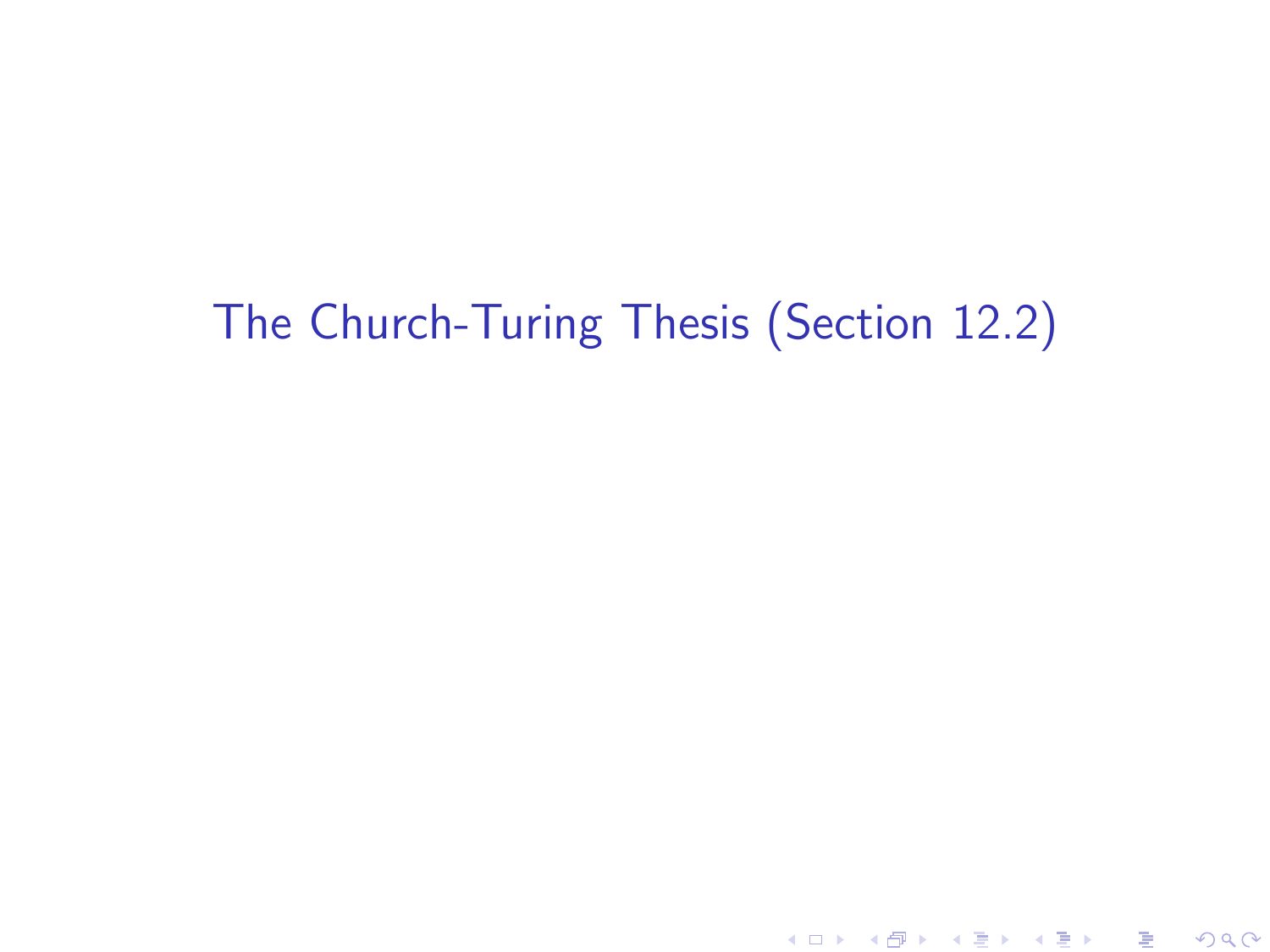## The Church-Turing Thesis

- The Church-Turing Thesis: Anything that is intuitively computable can be computed by a Turing machine.
- It is a *thesis* rather than a theorem because it relates the informal notion of intuitively computable to the formal notion of a Turing machine.

**KORK STRATER STRAKER**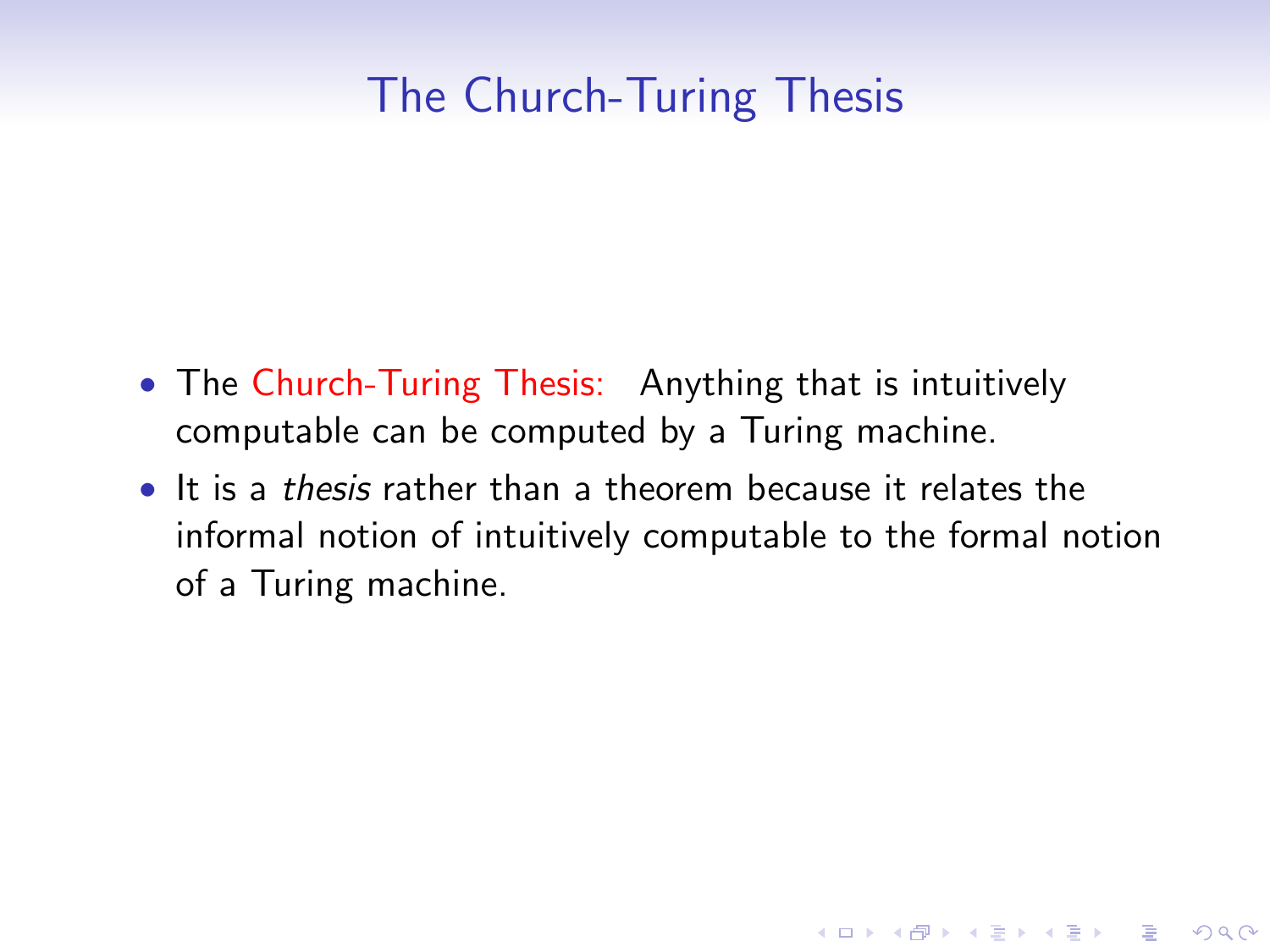## Computational Models

- A computational model is a characterization of a computing process that describes the form of a program and describes how the instructions are executed.
- Example: The Turing machine computational model describes the form of TM instructions and how to execute them.
- Example: If X is a programming language, the X computational model describes the form of a program and how each instruction is executed.

**KORK STRATER STRAKER**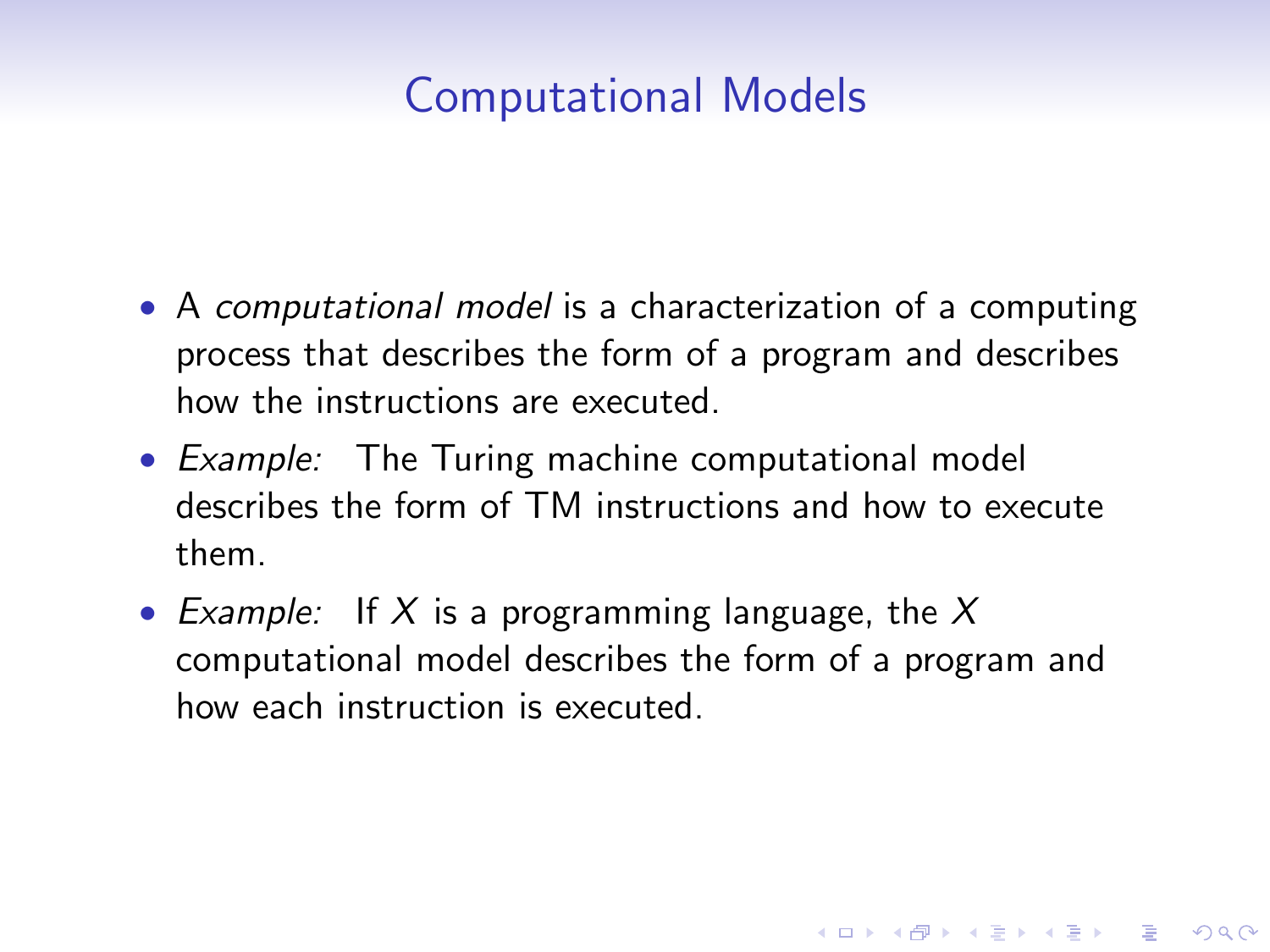## Equivalence of Computational Models

- Two computational models are equivalent in power if they solve the same class of problems.
- Any piece of data for a program can be represented by a string of symbols and any string of symbols can be represented by a natural number.
- So, even though computational models may process different kinds of data, they can still be compared with respect to how they process natural numbers.
- We will briefly discuss a few models of computation that are equal in power to the TM model.

**KORKAR KERKER E VOOR**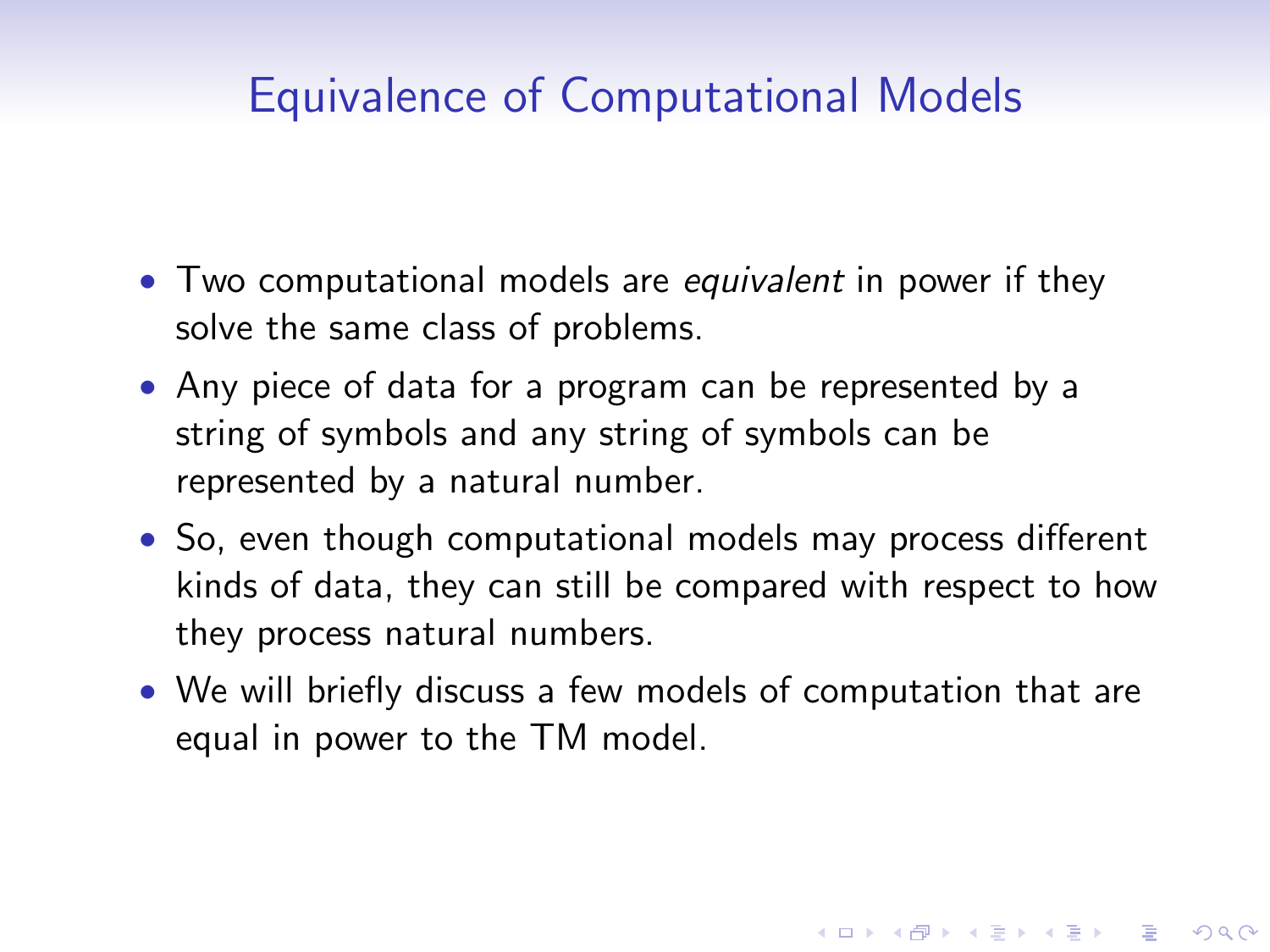## The Simple Programming Language

- This imperative programming model processes natural numbers. The language is defined as follows:
	- Variables have type  $\mathbb N$ .
	- Assignment statements  $X := 0; X := \text{succ}(Y); X := \text{pred}(Y);$ (assume  $pred(0) = 0$ )

**K ロ ▶ K @ ▶ K 할 X X 할 X → 할 X → 9 Q Q ^** 

- Composition of statements:  $S_1$ ;  $S_2$ ;
- while  $X \neq 0$  do S od
- This simple language has the same power as the Turing machine model.
- For input and output use the values of the variables before and after execution.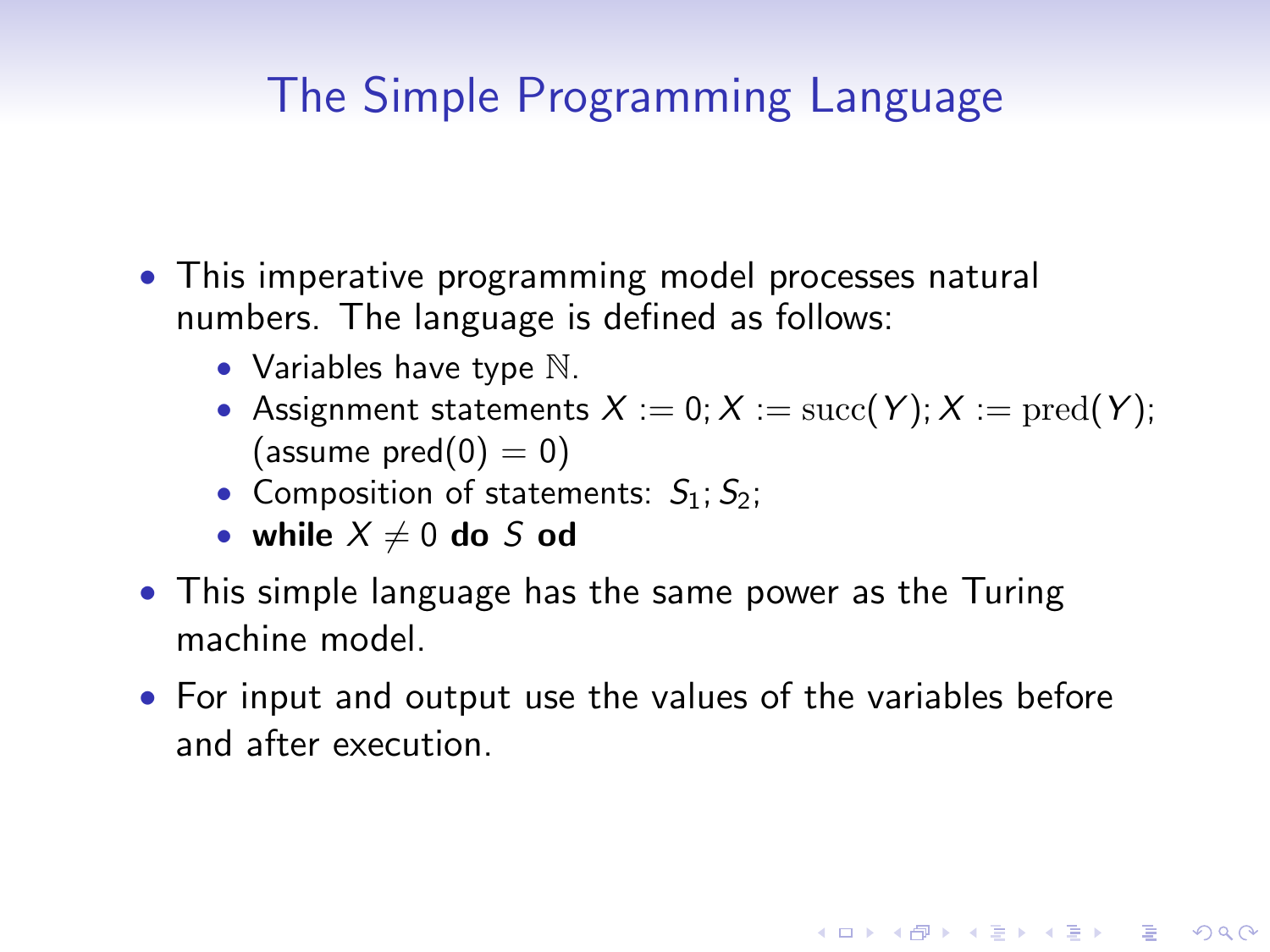#### Demonstrate power of language

Define macros to demonstrate the power of the language:

$$
X := Y
$$
  
\n
$$
X := 2
$$
  
\n
$$
Z := X + Y
$$
  
\n
$$
Z := \text{succ}(Y); X := \text{pred}(X).
$$
  
\n
$$
Z := X + Y
$$
  
\n
$$
Z := X; C := Y; \text{while } C \neq 0 \text{ do}
$$
  
\n
$$
Z := \text{succ}(Z); C := \text{pred}(C) \text{ od}
$$

K ロ ▶ K @ ▶ K 할 ▶ K 할 ▶ | 할 | ⊙Q @